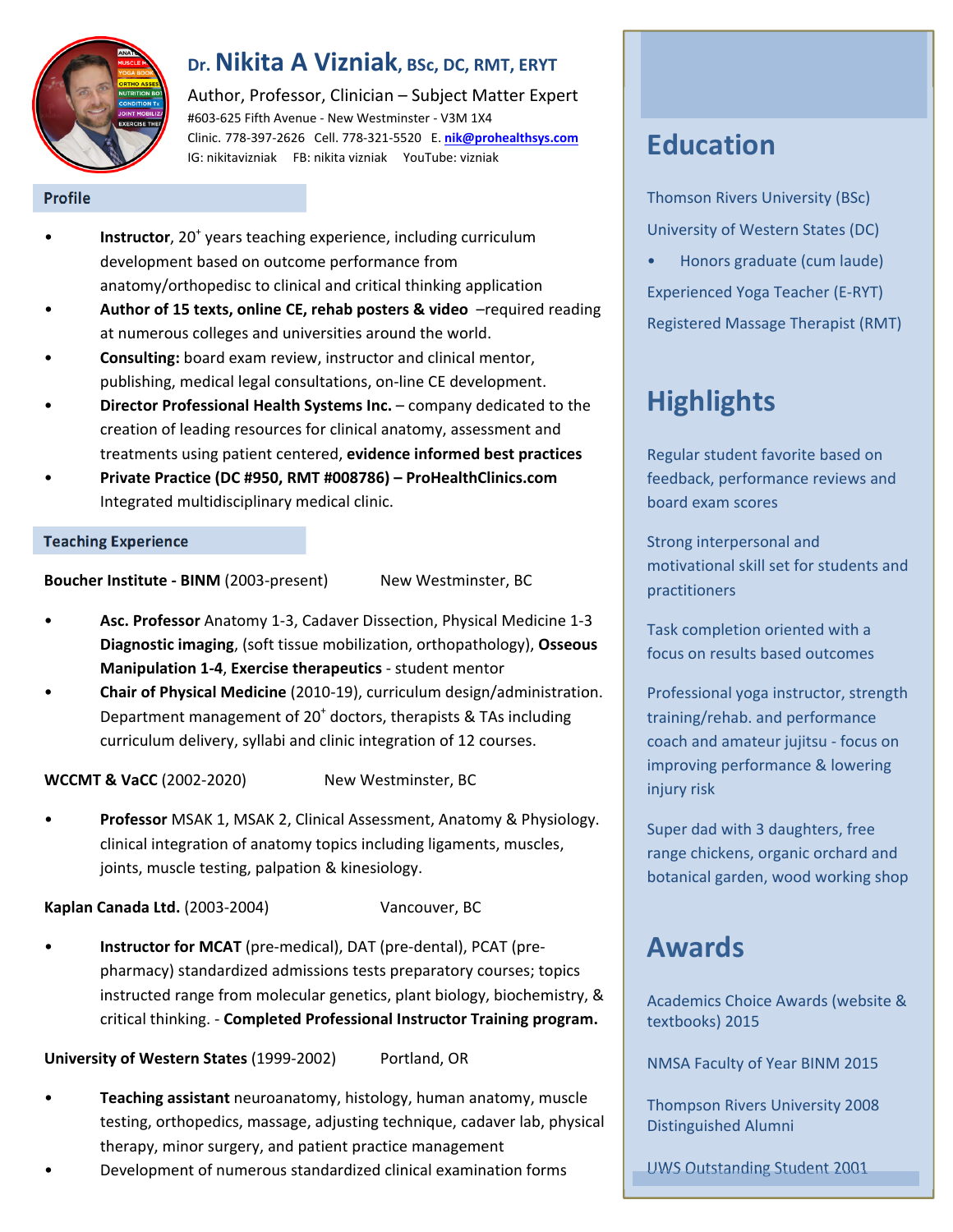**Muscle Manual.** 2020. (650 pages 3500+ images & references).

- Clinical procedure manual for therapists, doctors and students
- Topics including anatomy & kinesiology, posture assessment, gait analysis, differential diagnosis, stretching, strengthening exercises, trigger point referral & muscle testing.

**Orthopedic Assessment.** 2019. (568 pages ~1500 images/~2000 references)

- Clinical procedure manual for doctors, massage therapists and students.
- Topics including history, charting, history, physical exam, orthopedics, neurology, radiology, nutrition.

**Joint Play and Mobilizations.** 2019 (432 pages ~1000 images/~1400 references)

• Clinical procedure manual for physical therapists, chiropractors, massage therapists, doctors and students.

**Orthopedic Conditions Manual**. 2021. (632 pages ~1500 images/~2000 ref.)

- Condition management, broken down by body region, for therapists, doctors and students. Demographics, PE, Treatment & Follow‐up
- Over 200 conditions ranging from sprain/strains, disc herniation, and scoliosis to Alzheimer's and depression.

**Clinical Chiropractic / Massage Therapy.** 2021. (1184 pages).

- Clinical integration of basic anatomy, orthopedic assessment, regional multidisciplinary condition management
- Clinical procedure manual for therapists, doctors and students

**Spinal Manual.** 2019. (432 pages with more than 1000 images \800 ref).

- Clinical integration of basic anatomy, orthopedic assessment, regional multidisciplinary condition management
- Clinical procedure manual for therapists, doctors and students

**Botanical Medicine**. 2020. (520 pages ~1500 images/~1000 references.)

• Co Author ‐ clinical botanical/nutrition medicine, botanical actions, constituents, pharmacy, monographs, carbohydrates, proteins, fats, fiber, pharmacology and many other topics

### **Exercise Workout Poster, Anatomy Workbook, Flashcards**

• **35+ Doctor Designed exercise posters.** Barbell, Staff, Body Ball, Body weight, Dumbbell, Kettle bell, Massage, Resistance Bands, Foam Roller, Sexercise, Stretching, Stretching Strap, Suspension Gym, Yoga



### Quote

**'The Muscle Manual is the most useful of any of Travell's Trigger Point Manual, Kendell's Muscle Testing, Musculino's Muscle System, Biel's Trail Guide to the Body, and any Anatomy & Physiology text, all wrapped up in one parcel.'** – *Neil Reid, Myotherapist & acupuncturist, Australia* 

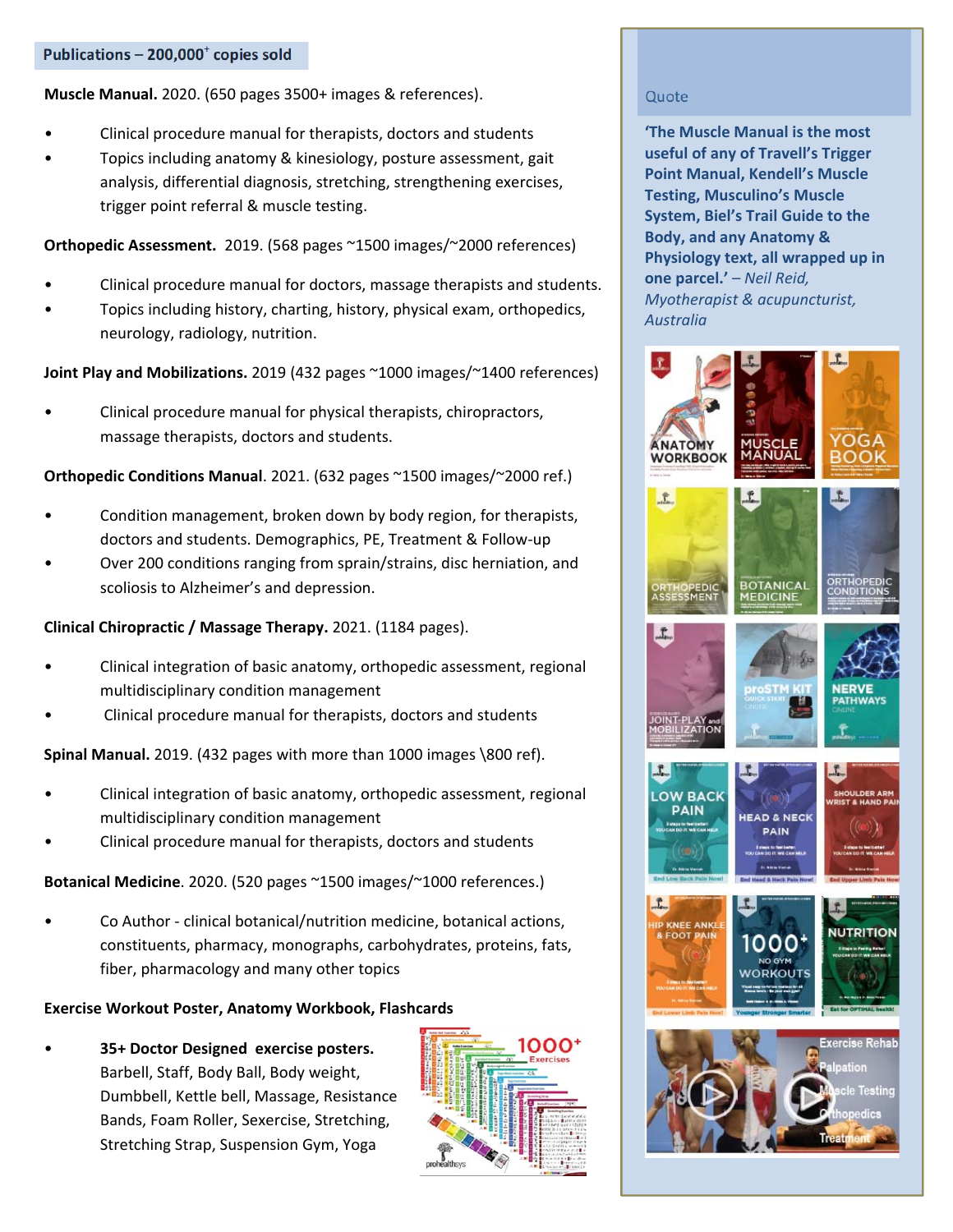#### 2008‐Present

- Partnership with the RMTBC, MTA, MTAS and MTAM to deliver ‐ **Advanced Clinical Reasoning** & Practical Integration seminar series for multidisciplinary integrated patient assessment, treatment, referral and education for AT(C), RMTs, PTs, DCs, DOs, NDs, MDs – with a focus on maintain and improving practice standards
- **Board Exam Review** courses for RMTs, PTs, NDs, DCs
- **Applied Cadaver dissections** focus on clinical outcomes & assessment based ion a holistic understanding of the body and tissues specific injuries with practical clinical application
- **ProHealth Movement Therapies** and Yoga teacher certification creating a doctor/therapist level of understanding with a focus on functional movement patterns, anatomy, kinesiology & biomechanics to recognize pathology, pose/stretch modification and promote active living and health for all levels of ability
- **Winnipeg Jets (NHL) Manitoba Moose (AHL)** IASTM & Advanced Clinical Reasoning, joint mobilization (only presenter invited back 3 years in a row for CE)
- BINM CE Better Presentations and Productivity New Westminster BC
- MTAS AGM ‐ IASTM intro, Upper/Lower Extremity Clinical Reasoning Winnipeg WB
- WCCMT alumni CE Feb 2017 ‐ IASTM fundamentals (2 day)
- NHPC 2017 National Conference Advanced Clinical Reasoning therapeutic assessment – Edmonton AB



**Advanced Clinical** Reasoning & **Practical Integration** 



IASTM - Instrument Assisted Soft Tissue Mobilization



Exercise Rehab & Movement Therapy



Joint Mobilization of the Spine, Neck and Pelvis



Rapid Instructional Design for Educators, Clinicians and Schools



Movement Therapy & Yoga Anatomy



Yoga Teacher Training



**Clinical Cadaver** Dissection

### **Quotes**

'Hello Dr. Nik, I think it should be the other way around, I should be thanking you for an amazing seminar! **It was the best experience of my life outside of my children**. Thank you for making such an impact in my life. I'm eternally grateful!' ‐ Lindsay K. ‐ RMT

'I just wanted to say that some of our classes have been so powerful. Your ability to humanize conditions and **convey the true meaning of** "**patient centered care**" has been potent on a deep level… having a deeper understanding and empathy was something that I felt was lacking across the board and it gives me a lot of hope that there will be doctors out there that "get it" – thank you.' Dr. Kristal R.

"I had the pleasure of attending your class yesterday and I wanted to thank you again. I have not experienced that type of learning environment in a VERY long time. Your love for anatomy and teaching was clear and contagious; the **3 hrs felt more like 30 minutes**." Pamela T. PT

"I have been a in practice for 15 years.. I was pleased to learn quite a few new clinical pearls**. I liked how interactive the class was**. Dr Vizniak was willing to field questions and expand on them as it pertained to the course material. **What I liked in particular was how he engaged the attendees**, making us think through the conditions or tests. I found this not only useful but practical since the reality is when there is a patient in front of you, you have to go through a very similar process: what, why, how etc? I look forward to attending more modules in the future." Dr. Amanda G.

Video testimonials on youtube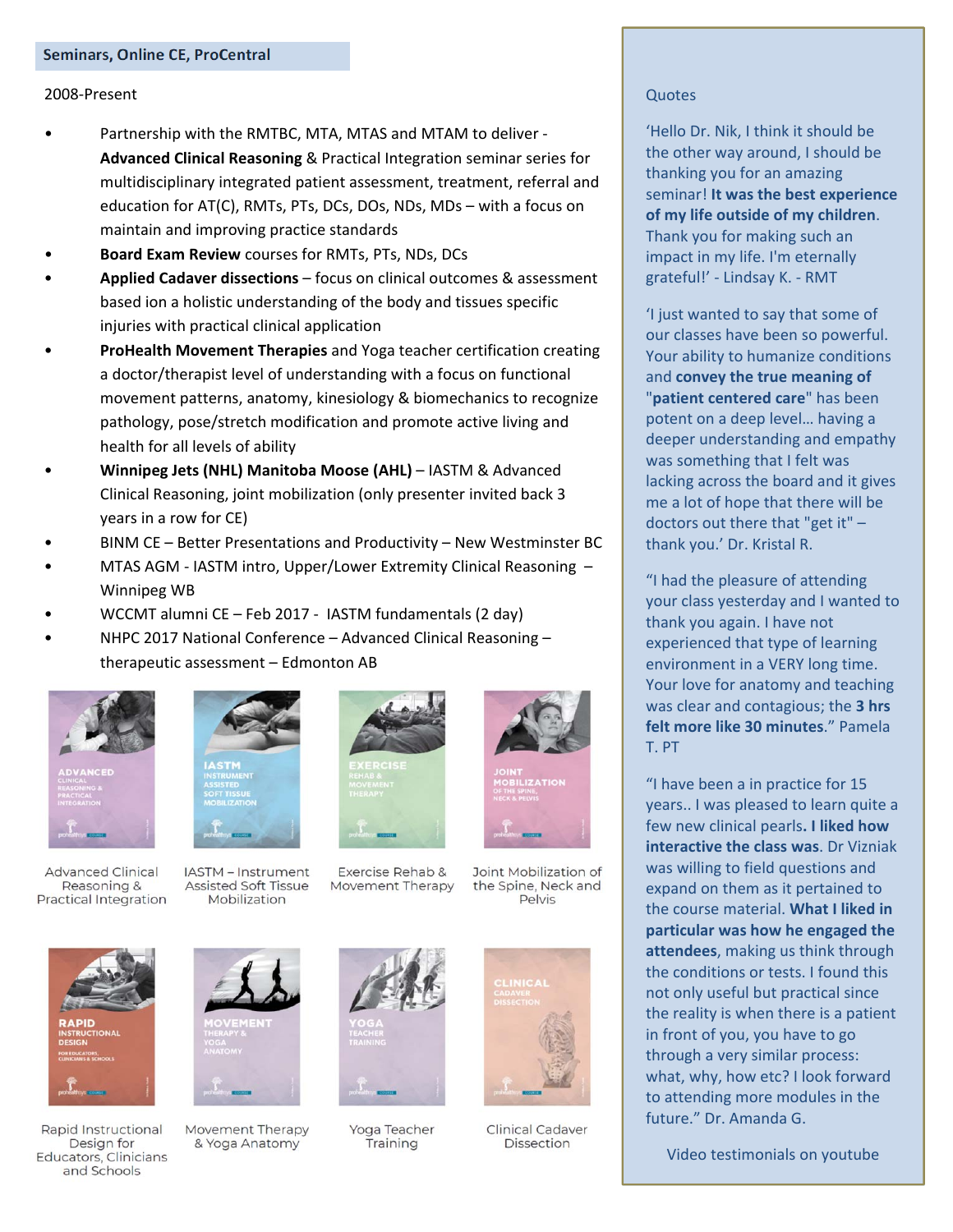#### **Experience**

#### **Private Practice**

2004‐present ProHealthclinics.com. New Westminster, BC

**Practice & consulting** and referral options patients including students, doctors, physical therapists, massage therapists, orthopedic surgeons, naturopathic doctors, former Olympic & elite level athletes

- Director of PHS and private consultant for doctors and therapists with more challenging patient cases
- **Medical legal consultant and subject matter expert** for medical, chiropractic, naturopathic, physical medicine litigation

2002‐2004 Friends for Life Society Vancouver, BC

- Primary care and consulting for patients with HIV/AIDS, hepatitis, cancer and other disabling conditions
- 2001-2002 Baseline Chiropractic Clinic Beaverton, OR
- Primary care physician private practice treating athletes & patients from OHSU, OSU, PSU, Nike, Intel

#### **Board Exam Author, Proctor & Patient Simulator**

2008‐2018 Naturopathic Physicians Licensing Examinations

• Board exam question author for basic sciences (anatomy) & clinical sciences (orthopedics, massage, physical therapy, osseous manipulation & diagnostic imaging). BINM clinic exit exam developer & proctor.

2003‐2008 Canadian Medical Council ‐ UBC Medical Program

- Patient simulator for UBC Objective Clinical Skills Exam (OSCE) & Canadian Medical Council Licensing Exam.
- Demonstration of Ophthalmic Exam & other Physical Exam Procedures; Orthopedic Procedure Consultant.

2003 Canadian Chiropractic OSCE Calgary, AB

- Volunteer Proctor for Canadian Chiropractic OSCE.
- Clinical Scenario and Grading Scheme Development.

2002 University of Western States Portland, OR

- Simulator for objective standardized clinical exam (OSCE).
- Simulator for clinical phase classes presenting with illnesses, simulating exam findings, offering qualitative and quantitative feedback and grading performance.



Professional Anatomy, Assessment and Management Resources for Leading Practitioners, Educators & Students

- **5000+ question test generator**
- PowerPoint presentations
- Regional quizzes & final exams
- **1500+ image bank for quizzes and exams**
- Best selling, evidence based physical assessment & orthopathology ebooks
- **Printable blank quizzes to improve retention**
- On‐line muscle rapid testing tables
- Full version of Gray's Anatomy (2000 images)
- Printable proctor exams
- Regional exam forms
- **Clinic forms**
- Patient handouts
- **Video tutorials…**
	- $\checkmark$  Palpation
	- $\times$  ROM
	- $\checkmark$  Muscle test
	- Regional orthopedics
	- Regional body exams
	- Massage therapy
	- $\checkmark$  Joint mobilization
	- Practical exams

#### **prohealthsys.com**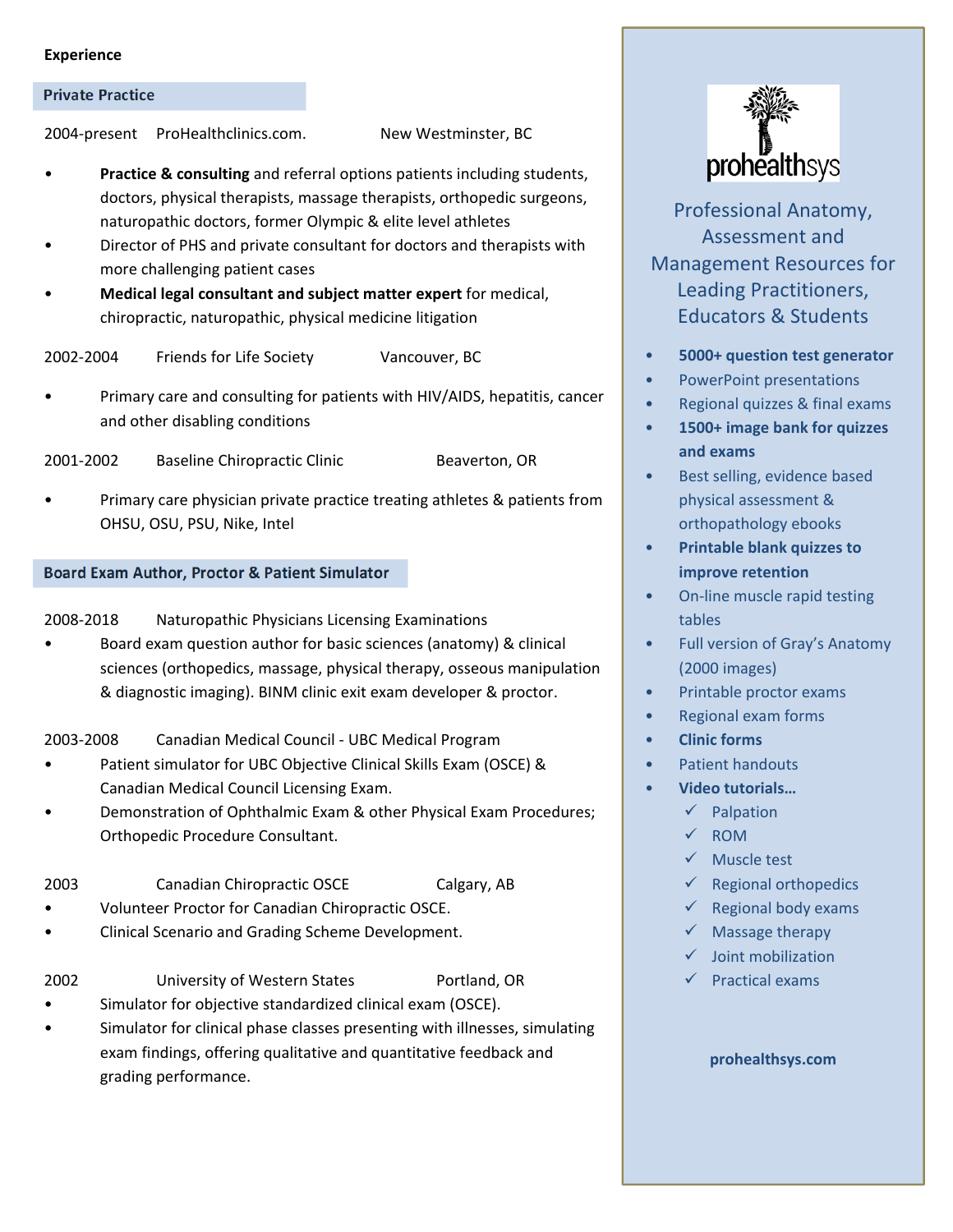#### **Volunteer Activities**

2011‐present Open Gym / Guest Lecture – Glenwood elementary Burnaby

- After school open gym time for kids, lecture for grade 4-7 anatomy sections.
- 2012-2017 City of Burnaby Traffic Safety Committee-Burnaby, BC
- Public member of Traffic Safety Committee

2011‐2013 BINM Board of Directors New Westminster, BC

• Faculty representative for BINM Board of Directors.

2003‐present BINM Curriculum Development Committee

• Curriculum development and educational advancement in naturopathic and physical medicine.

2002‐2004 Friends for Life Society Vancouver, BC

• Treatment of patients with terminal heath conditions and their caregivers.

2003‐2005 Vancouver Aquarium, Conservation Programs

• Volunteer for various community stewardship projects, including tree planning and bird box construction.

2003 Burnaby Hospital Cancer Centre Burnaby, BC Assist in patient comfort, education and other general volunteer duties.

2000‐2002 Portland Providence Medical Center ER Portland, OR

- Aid in medical procedures including hip relocations, casting, radiographic readings and physical exams.
- Assist in patient comfort by providing blankets, phone services and wheel chair assistance.

1999-2002 UWS Sport Medicine Club Portland, OR • Sports Medicine Club Member: patient treatment with soft tissue

techniques, massage, stretching at various sporting events, including the Subaru Columbia Gorge Games, Rose City Marathon, and Blue Lake Triathlons.



# **Interests**

Learning & educational retention/performance, publishing, curriculum design, organic farming, home renovation & construction, wood working, graphic design, archery, photography, continuing education, golf, tennis, floor hockey, weight training, MMA/Jujitsu, comparative anatomy, auto restoration, welding/machining, watching documentaries (history of life, Cosmos, anatomy), biking, camping and being a super dad to 3 great kids.

# **References**

**Taunya MacDonald, BA, RMT**  Performax Health Group Phone: 778‐866‐5440 E‐mail: tmacd.rmt@gmail.com

**Mike Tassone, ND**  Private Practice #106‐3480 Carrington Road West Kelowna, BC Phone: 250‐768‐2727 e. michael.a.tassone@gmail.com

**Andrew Vargo, MD**  Chair of Biomedicine ‐ BINM 300‐435 Columbia Street New Westminster, BC V3L 5N8 Phone: 604‐777‐9981 Email: avargomd33@gmail.com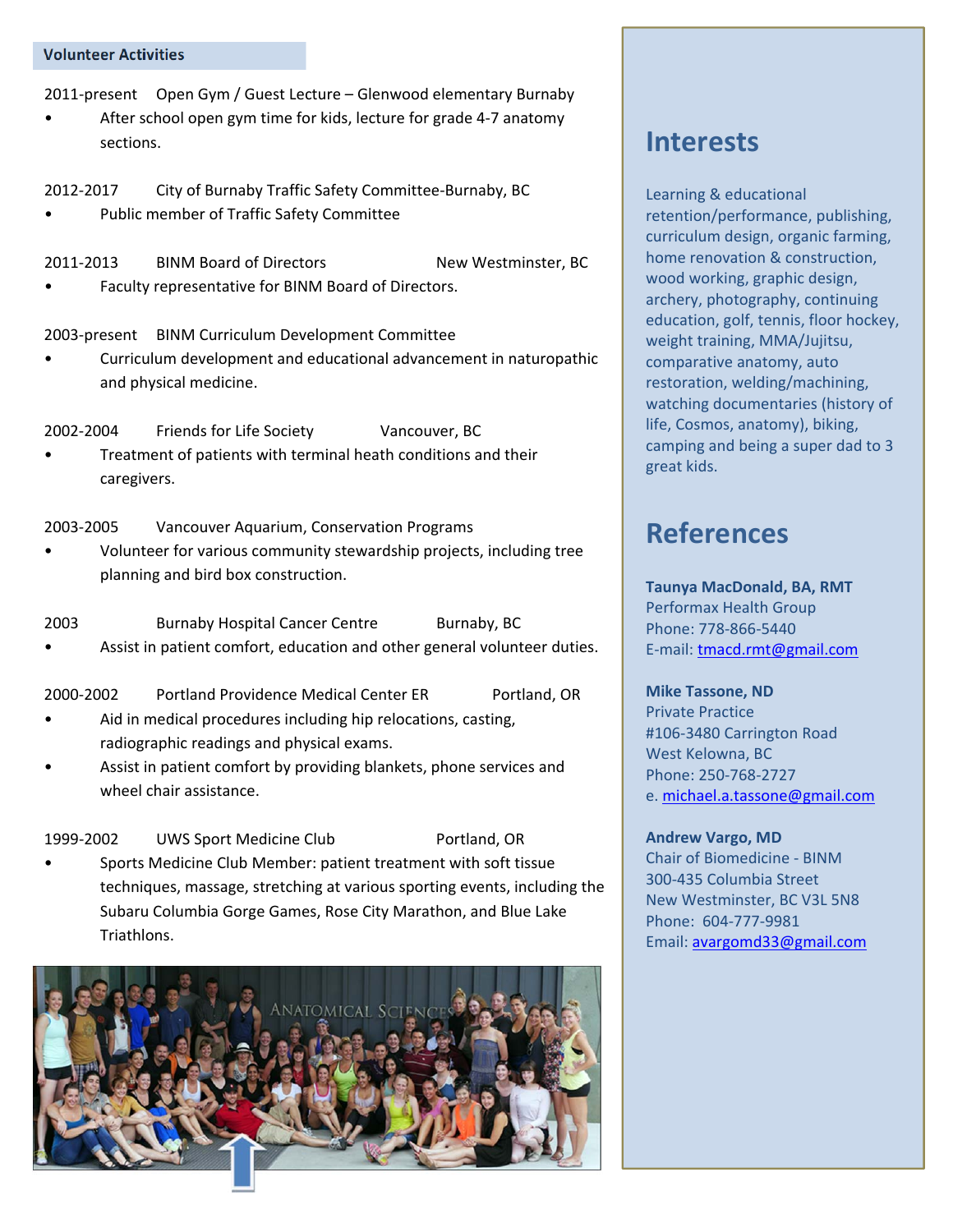### **Quotes**

**'Dr. Vizniak's texts are a requisite library for chiropractic students and practitioners. These texts are the most compact, complete, logically organized, and easy-to-access resources available.'** 

-**Dr. Thomas Souza**, DC – Author: Differential Diagnosis and Management for the Chiropractor

## **'Dr. Vizniak's books provide what every doctor and student long for, compact, easily accessible practical information. These texts are an obligatory part of every chiropractor's library. I purchased several of these books and kept them in either my jacket pocket or exam room while in my hospitalbased clinical practice. These books are not a decision; they are an answer.'**

**Dr. William E. Morgan,** President of Parker University, former Chiropractor to the White House and Congress, and Chiropractic Hospitalist

Honestly in all my years of being taught and being in a classroom environment your class felt like the first class I was 110% awake and fully inspired .It was quite an experience. I haven't always excelled in educational institutes but I honestly feel like if I'd been taught the way you did then I would have. I was completely engaged and actually quite shocked that you were able to make a lesson so fun and inspiring, I don't think I've ever left a class so happy and ready to take on the world. Most teachers do just read off the powerpoint, they speak in the same tone, every now and then they may crack a joke, and a lot of teachers at the College will be like "Guys I know this is a lot but we just have to get through this information" then for the next hour they just read these words out. Your listening so hard but its like the information isn't going in, so then I have to go home and go on You Tube to watch videos and see pictures and to almost teach myself this material. Your class turned everything upside down, and was just the best! Thank you for waking me up and making me realize learning can be fun and that its okay to think outside of the box and to not always go with what we are taught. **- Nayia L. RMT**

"A few lecturers enquired as to why so many students were carrying around the ProHealth Books (especially because they're not on our required reading lists) and we informed them that they should be!! I could say with certainty that if I would be to recommend 1 book to incoming first year students it would be your Physical Assessment text, it would have made the last 3 years a lot easier!" **– Dr.Petra Watson, New Zealand Chiropractic College, New Zealand** 

"The Physical Assessment book is great for anyone who is serious about physical examinations and wants to learn the how and the whys rather than just going through the process. The level of detail and description is amazing especially for the joint exams. We used it to great effect in an OSCE training course this weekend for Emergency Medicine Physicians and were able to untangle some of the wilder joint examinations that the candidates were performing." **Dr. Nick Smith, Head of Clinical Skills, Undergraduate Medical Education, CMFT Manchester, UK**

Dr. Vizniak, is one of a kind. Honestly, one of the best teachers that I have encountered in all of my academics. I was so impressed with his research into how students best learn and how he implements this and remodels his teaching accordingly. If only all teachers would do this. His changes mirrored the suggestions that I had found in my research of how to best learn, which was synchronistic and beneficial for me. I learned more from this course than any other anatomy program. He made it enjoyable, fun, engaging and most of all easy to learn and retain things. His ability to read his audience and monitor the pace accordingly is also impressive. He knew when we needed a break, he presented information in a fascinating way (not slides that were overloaded with info), he was always prepared and on time. He truly inspired me to want to learn more, be better and do better. He is literally the school's greatest asset! He knows that cramming information down our throats doesn't foster life long learning. If only the other teachers could learn from him on how to structure their classes and how to present information properly. I truly appreciated the way he conducts his exams as well. It was a true test of how well you knew everything, not just on how well you could memorize. I will miss having him next semester and look forward to having him again in the fall. I encourage the school to have him influence the way the other classes are taught if you want to improve retention rates and student learning and integration. I have the utmost respect for and appreciation for a teacher that is continually remodelling their teaching to aid the students. That is true dedication right there. Most teachers just get into a groove of teaching the same way with the same slides, which doesn't create for an ideal learning environment. I am so glad that he was part of my first semester learning experience'

### - **Stephanie Cowie - BA, MEd, CAHP, CNP**

Dr. Nik is in my opinion the single greatest asset Boucher Institute has. His knowledge and teaching abilities far surpass anyone I have encountered in academia before. Boucher should do whatever possible to keep Dr. Nik on staff teaching as many classes as possible – 2017 class review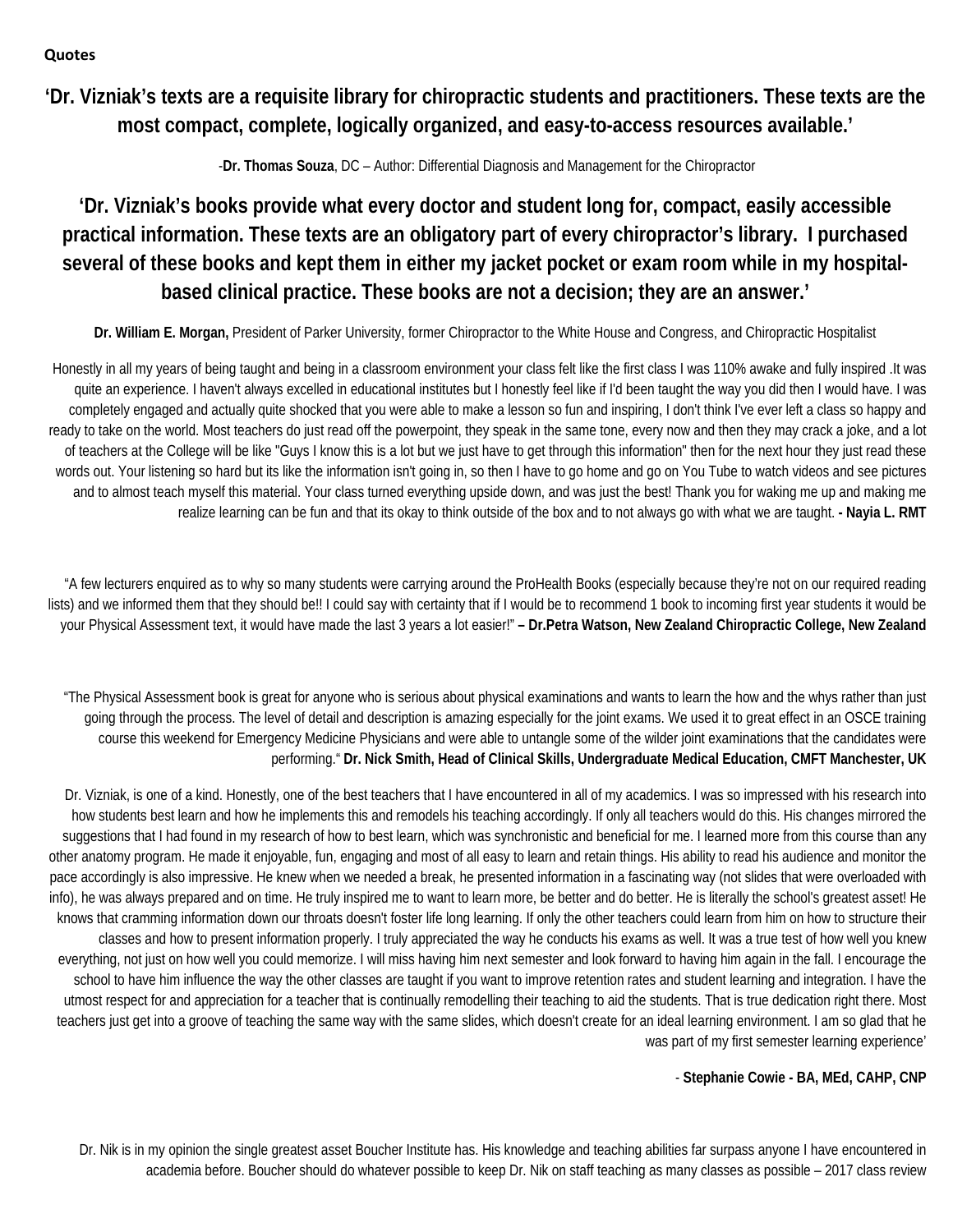You are my first mentor since I started my medical studies. You have fostered my confidence since the very beginning of this program. I can now comfortably stand up in front of others and say "I am here and this is who I am." This is no small feat and I am not the only one at this school whom who you have helped in this way. It's people like you who allow for people like me - especially women! - to have the confidence make something - anything! - of themselves. I firmly believe that my dreams would not so big had you not pushed me to think big - and then go out do even bigger things**. Mary Buse, ND** 

I will not forget how much you have helped me in just the infancy of my career. I sincerely hope this email does not make you uncomfortable. I simply wanted to express my gratitude because too often acts of kindness go unnoticed and unappreciated. But you have foundational changed a lot people at Boucher in a very positive way. Thank you.

#### Hi Dr Nik

I was having a hard time learning the origin, insertion of muscles so one day I talked you about this problem and you told me to take the manual muscle book and hide the origin, insertion and write it on the piece of paper by looking at the muscle itself, so I did it and just by doing it once I felt very confident about it. In term 1 as well, I was trying every way to do it, by drawing muscles, looking at the pictures and what not but I was barely passing the tests, but with this way I got 91% on my test. - Thank you Dr Nik. . Ridam Ahuja

It just hit me.. that we are not having anatomy classes anymore... I wish I could turn back time! It was the most fun class I had and I want to thank you for that. You made this crazy first year seem a breeze :) - Alina

"I recently arrived at the physical medicine chapter in board exam study manual and begrudgingly (only due to the fact that it is by far the largest chapter) began to study it. But then, as I made my through it, I realized it was the quickest and easiest chapter of all…barely having to highlight or make notes on a single topic. I know this stuff cold…and that's because of You! **Your passion and abilities as a teacher are truly gifts to us all…as students, doctors and the patients we treat – Thanks for being an amazing teacher!**" – Dr. Gerann Murphy, ND. New Westminster, Canada

He was born to do this. I don't think I have ever had an instructor like him. He is so good at teaching and delivering information! I was incredibly impressed!... Dr Nik was a major highlight for this semester and one of the best teachers I have had in my educational career.

'Hello Dr. Nik, I think it should be the other way around, I should be thanking you for an amazing seminar! It was the best experience of my life outside of my children. Thank you for making such an impact in my life. I'm eternally grateful!' - Lindsay Kluthe, RMT

"I had the pleasure of attending your class yesterday and I wanted to thank you again. I have not experienced that type of learning environment in a VERY long time. Your love for anatomy and teaching was clear and contagious; the 3 hours felt more like 30 minutes." **Pamela T.** 

"Dr. Vizniak is one of the best professors I have had in my 12 years post high school academic career. I appreciate his passion and knowledge and his real world clinical experience, and his patience with our constant questions. He makes learning easy and exciting"

"Dr. Vizniak makes me want to learn and become the best clinician I can be." - "Dr. Nik understands how much information students can retain from each class and respects it – he is always prepared and entertaining"

"I look forward to every class because I learn so much from it - you have a very keen ability to gauge personalities and traits of your students and you teach uniquely to address ad facilitate personal needs."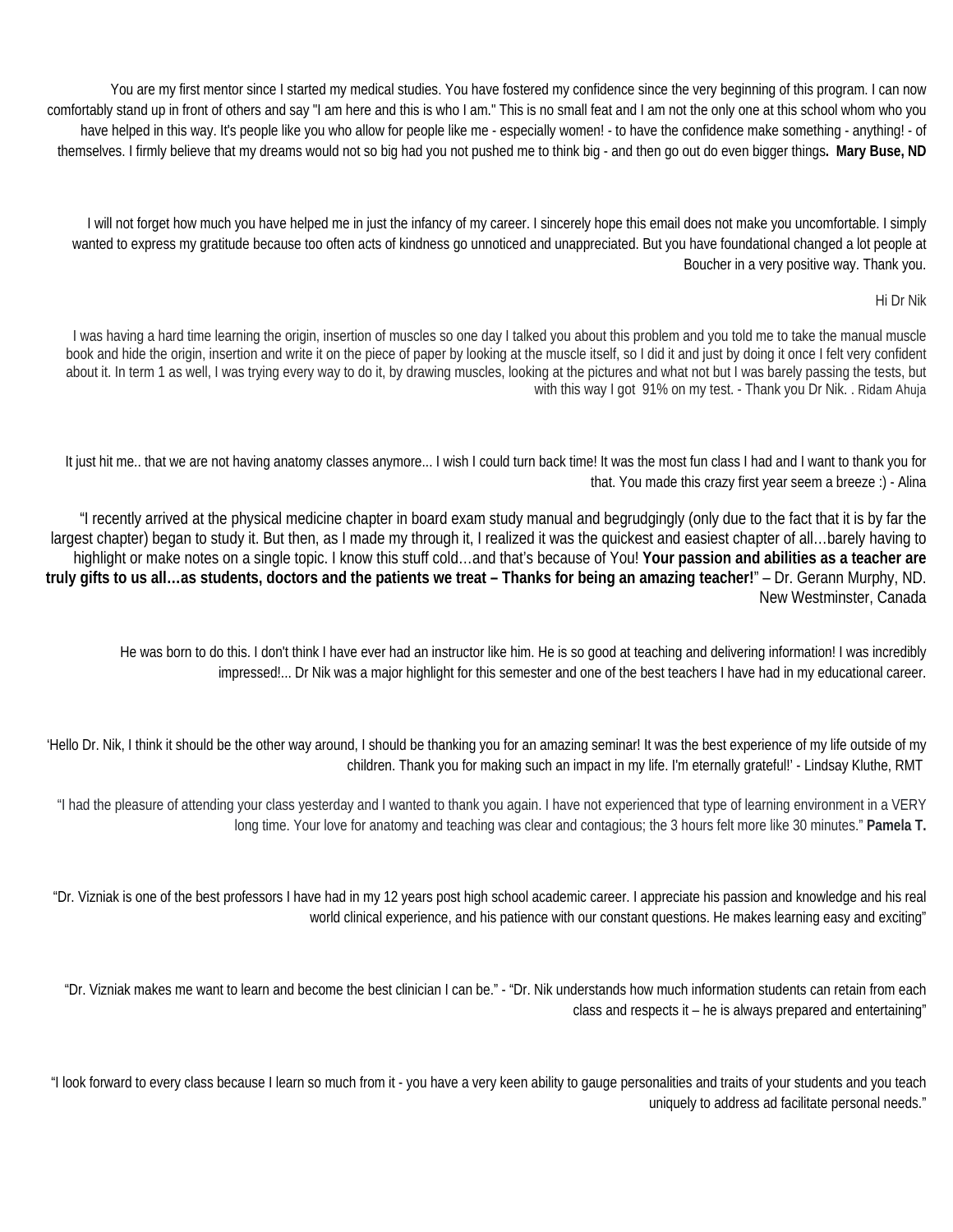'I just wanted to say that some of our classes have been so powerful. Your ability to humanize conditions and convey the true meaning of "patient centered care" has been potent on a deep level… we often learn slide after slide of condition after condition in so many classes and that there is rarely space to think about the person behind the condition because we are too busy learning the "history, signs and symptoms" etc. Not to say that that isn't important....it is vital....but having a deeper understanding and empathy was something that I felt was lacking across the board and it gives me a lot of hope that there will be doctors out there that "get it" – thank you.' Dr. Kristal R.

"I have been a in practice for 15 years. When I looked into Dr Vizniak's seminars, I thought it looked like a good review of musculoskeletal conditions and orthopedic tests. I was not disappointed and was pleased to learn quite a few new clinical pearls. I liked how interactive the class was. Dr Vizniak was willing to field questions and expand on them as it pertained to the course material. What I liked in particular was how he engaged the attendees, making us think through the conditions or tests that were being reviewed. I found this not only useful but practical since the reality is when there is a patient in front of you, you have to go through a very similar process: what, why, how etc? I look forward to attending more modules in the future." **Dr. Amanda G.** 

Dr. Nik is a really good instructor, good volume, enthusiasm, entertaining, knowledgeable. Prepared with many ways of teaching –

Carolyn Brett

Great review and stimulation of new learning! Course is necessary for our profession to keep moving forward with trained practitioners –

S. Piedson

Overall an excellent course, best one I have taken! - Robert Irish

A must for anyone who does sports therapy/message - Eddie Romognoli, RMT

Dr. Nik provides a great balance of practical knowledge, clear communication, and fun/humour in his courses. I'd highly recommend any and all of his courses/workshops - Chris Curran, RMT

One of the best courses I've taken since I started 22 years ago. I feel more confident as a therapist and feel I will last longer in the profession - Rebbah Rodrigues RMT

Well worth the time and money - a "game changer" for my practice. Loved all the anatomy, physiology, and assessment information as well as the techniques - Melissa West, RMT

For me it is a game changer as it is such a pleasure to treat without so much effort on my fingers and body. Love it! - Laruie McEwan

The best course I've taken in 20 years. Able to understand and incorporate into practice with a KNOWLEDGEABLE UNDERSTANDING - Franz F. Sutter, RMT

Dr. Nik's assessment course was a great refresher, reminder, and inspiration to continue to assess patients - Anne Jones, RMT